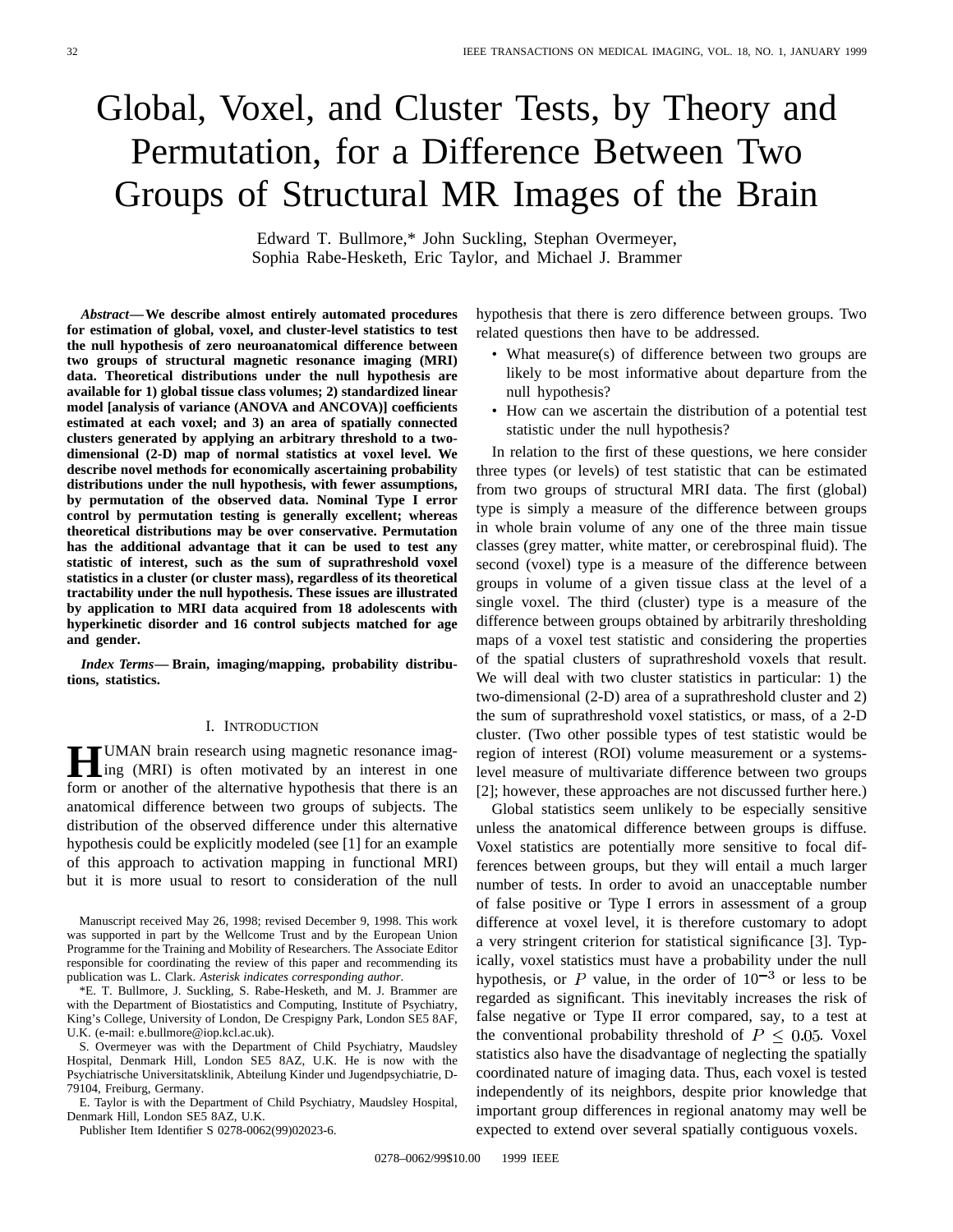As Poline and Mazoyer first demonstrated in the context of functional brain-image analysis [4], these problems associated with voxel tests can be largely circumvented by testing at cluster level. The number of clusters to be tested is generally far fewer than the number of voxels, allowing more relaxed probability thresholds and reduced Type II error rates for a given number of false positive tests. Clusters can generally also be regarded as independent events under the null hypothesis, unlike voxels, which will be correlated under the null hypothesis at least to the extent that the image is smoothed by the point spread function of the scanning instrument. If strong Type I error control is required, therefore, a Bonferroni correction of the critical  *value for a test at each cluster is* both appropriate and straightforward to implement [4]. Finally, cluster area is generally a more sensitive measure of regional cerebral blood flow changes in simulated positron emission tomography (PET) data than a global test [4], and often more sensitive than a voxel test [5].

The only major problem associated with use of cluster size as a test statistic seems to relate to the (second) question of how best to ascertain its distribution under the null hypothesis. There are well-established theoretical approximations for the null distributions of many global and voxel statistics, but the issue is more controversial for cluster size. Several groups have adopted Monte Carlo procedures to sample the distribution of cluster size in images simulated under the null hypothesis [4], [6], [7]. Simulation necessitates making some assumptions, usually about the distribution of the voxel statistic and the spatial autocorrelation or smoothness of the voxel statistic image, under the null hypothesis. The null distribution of cluster area is conditional on both the smoothness  $W$  of the statistic image and the size of threshold  $u$  applied at voxel level. Therefore, cluster size distributions reported on the basis of Monte Carlo simulations are only appropriate for testing images which happen to have  $W$  and  $u$  identical to the arbitrary smoothness and voxel threshold of the simulated data [8], [9].

Friston *et al.* [5] derived an exponential form for the null distribution of cluster size which can be more generally used to estimate the probability of a cluster as a function of the smoothness, voxel threshold, and dimensionality  $D$  of any statistic image (see below for greater detail). However, as these and other authors have commented [10], [11], this distribution is derived from results in Gaussian field theory that are only exact in the limit of very high thresholds, i.e.,  $u \approx 6$  (assuming the voxel statistic has a standard normal distribution). This is unfortunate because a test of cluster size is likely to be most useful in detecting relatively large sets of spatially connected suprathreshold voxels that can only arise if the threshold applied at voxel level is fairly low, i.e.,  $u \approx 2$  [4].

One of the objectives of the present study was to develop methods for ascertaining the null distributions of global, voxel, and cluster statistics by permutation procedures and to crossvalidate these permutation tests by comparison to the corresponding tests derived from normal theory. The basic principles of permutation testing are simple and well established [12]–[16]. Arguably, the most salient advantage of permutation testing in general is that it is applicable to any test statistic of interest, not just the subset of potentially interesting statistics with theoretically tractable distributions under the null hypothesis. Furthermore, since the permutation distribution is ascertained directly from the observed data, the critical values for testing will be appropriate for arbitrary properties of the observed data, such as image smoothness, which might prohibit appropriate use of critical values derived from prior Monte Carlo simulations. The advantages of permutation testing for functional brain-image analysis were first proposed by Blair *et al.* [17] and have since been widely recognized [2], [18]–[21]. However, to the best of our knowledge, this study represents the first comparative appraisal of permutation tests in structural brain-image analysis. It is also the first study to validate permutation tests at cluster level in any imaging modality.

# II. METHODS and MATERIALS

# *A. Subjects*

The patient group comprised 18 children (15 boys, 3 girls) with a mean age of 10.4 years and mean I.Q. of 99 (SD 14.9) who were attending the Child Psychiatry Department of the Maudsley Hospital, London, for treatment of hyperkinetic disorder (HD) diagnosed according to standard operationalized criteria [22]. HD is a child psychiatric syndrome characterized by inattentiveness, distractibility, and hyperactivity and is associated with delayed development of language and motor skills. Previous structural-imaging studies of HD, or the related syndrome of attention-deficit hyperactivity disorder, have identified grey matter volume deficits in frontal lobes and basal ganglia. For a review see [23].

The control group comprised 16 psychiatrically normal children (15 boys, 1 girl) with a mean age of 10.3 years who were the siblings of children receiving outpatient treatment at the same hospital. There was no significant difference between the groups in age, head circumference, height, or weight. Nine children in the patient group and one child in the control group were left handed.

Informed consent to participate in the study was given by the parents of each subject. The study was approved by the Ethics Committee of the Bethlem Royal and Maudsley NHS Trust.

# *B. Image Acquisition*

Dual-echo fast-spin echo (FSE) MRI data were acquired at 1.5 T in the sagittal plane parallel to the interhemispheric fissure using a GE Signa system at the Maudsley Hospital: repetition time  $(TR) = 4$  s, time to first echo  $(TE_1) = 20$  ms, time to second echo  $(TE_2) = 100$  ms, field of view = 22 cm, image matrix  $= 256 \times 192$ , in-plane resolution  $= 0.86$  mm, number of interleaved slices  $= 50$ , slice thickness  $= 3$  mm, number of signal averages  $= 1$ . Head movement was limited by foam padding within the head coil and a restraining band across the forehead.

This acquisition protocol represents each of 50 sagittally orientated brain volumes, or slices, by a pair of images: a proton density PD-weighted image acquired at TE<sub>1</sub> and a  $T2$ -weighted image acquired at  $TE_2$ . Since the time interval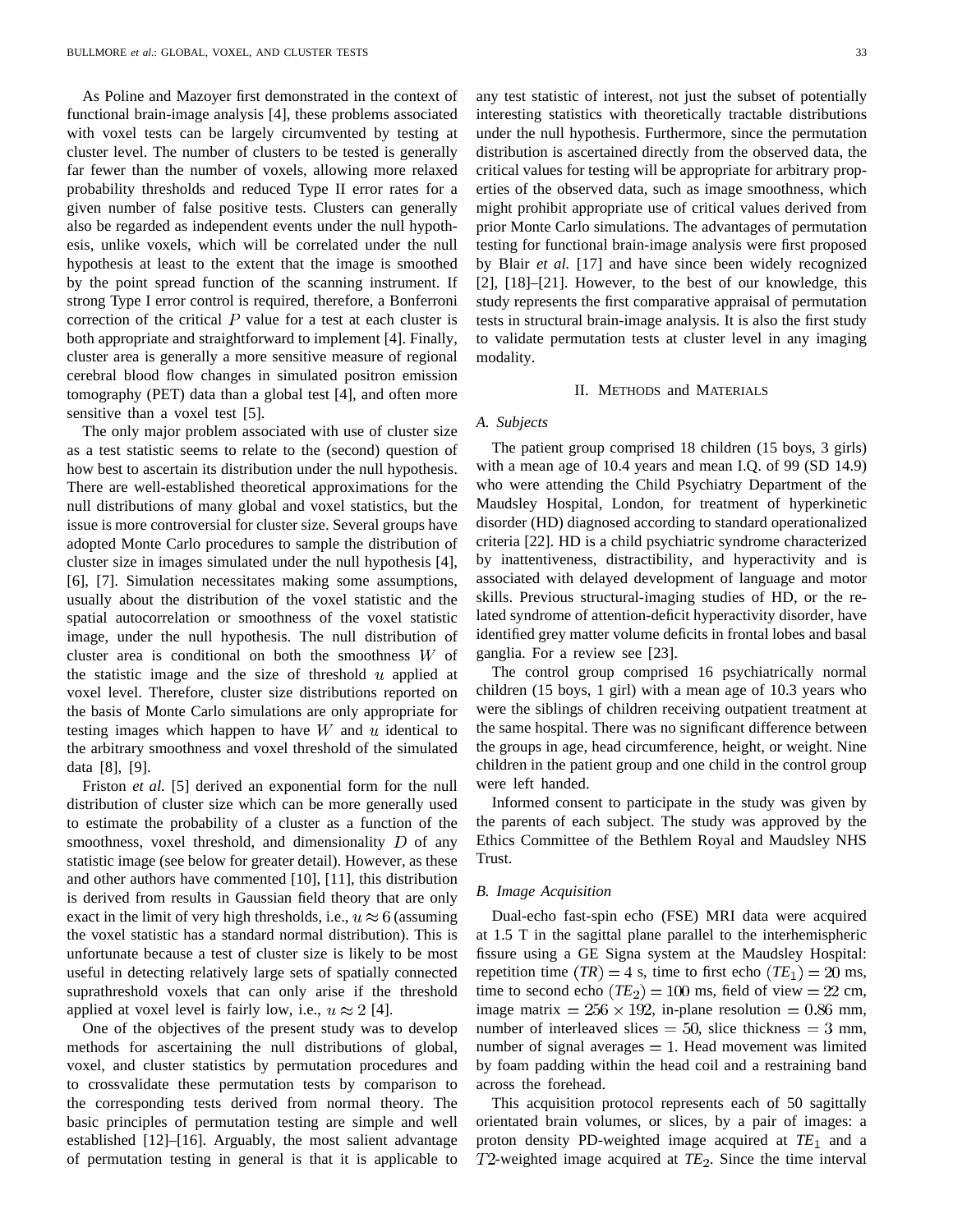between the two echos is only 80 ms, we neglect the possibility of misregistration of the image pair due to subject motion and assume that the two images differently represent an anatomically identical volume of the brain.

#### *C. Segmentation of Extracerebral Voxels*

The first step in image processing is segmentation of voxels representing extracerebral tissue, such as bone and skin. This is done by applying a computational algorithm, previously described and validated in detail [24], to the PD-weighted dataset for each subject. Briefly, the algorithm uses a linear scale-space set of features obtained from derivatives of the Gaussian kernel. Application of the second-order derivative (the Laplacian) at three different scales results in measures of the local grey-level curvature of the signal intensities. The first-order derivative feature represents the image edges and its inverse is applied as a binary mask to a combined image of second-order derivative features such that the extracortical cerebrospinal fluid is effectively circumscribed. A grey-level histogram analysis of the resulting image sets a lower threshold for the data volume and a binary mask is obtained in each slice of the image. After removal of small islands of data to improve computational speed, the largest three-dimensional (3-D)-connected object in the data volume is found and is assumed to be the brain. This binary image of the brain is then used to select voxels of the FSE dataset representing neural tissue (including cerebrospinal fluid) and to set to zero all voxels representing extracerebral tissue. The process is entirely automated.

# *D. Probabilistic Morphometry*

The next step is estimation of the volumes of grey matter  $(G)$ , white matter  $(W)$ , and cerebrospinal fluid  $(C)$  represented at each voxel, and over all intracerebral voxels, in each individual FSE dataset.

Let  $V$  denote the number of intracerebral voxels in a single dual-echo image. At the *i*th voxel  $i = 1, 2, 3, ..., V$  we have a pair of physical measurements denoted  $PD_i$  and  $T2_i$  which we can refer to collectively as the observed feature vector  $x_i$ . On the basis of these physical data we can derive the probabilities that the  $i$ th voxel would be correctly classified as representative of each of the three mutually exclusive tissue classes of interest as follows [25], [26]:

$$
P(G | \mathbf{x}_i) = \frac{\exp(\beta_0 + \beta_1 PD_i + \beta_2 T2_i)}{1 + \exp(\beta_0 + \beta_1 PD_i + \beta_2 T2_i) + \exp(\beta_3 + \beta_4 PD_i + \beta_5 T2_i)} P(W | \mathbf{x}_i) = \frac{\exp(\beta_3 + \beta_4 PD_i + \beta_5 T2_i)}{1 + \exp(\beta_0 + \beta_1 PD_i + \beta_2 T2_i) + \exp(\beta_3 + \beta_4 PD_i + \beta_5 T2_i)} P(C | \mathbf{x}_i) = \frac{1}{1 + \exp(\beta_0 + \beta_1 PD_i + \beta_2 T2_i) + \exp(\beta_3 + \beta_4 PD_i + \beta_5 T2_i)}
$$
(1)

The parameters of this polychotomous logistic discriminant function  $\{\beta_j\}, j = 0, 1, 2, \ldots, 5$  are estimated by maximum likelihood from a relatively small subsample or training set of voxels  $\langle$ <1% of all intracerebral voxels) expertly selected from each image as representatives of each tissue class. The probabilities of class membership given the feature vector observed at the *i*th voxel  $\{P(G \mid \mathbf{x}_i), P(W \mid \mathbf{x}_i), P(C \mid \mathbf{x}_i)\}$ are then simply computed by substituting the  $i$ th PD- and T2weighted signal intensities into the trained or parameterized discriminant function. Repeating this substitution over all V voxels in the image generates a set of three maps, representing the probability of each voxel in the image belonging to each of the three tissue classes. Based on previous results, we equate these probabilities to the proportional volumes of each tissue class in the often heterogeneous volume of tissue represented by each voxel [25]. For example, if  $P(G | \mathbf{x}_i) = 0.8$ , we may say that 80% of the brain tissue represented by the *i*th voxel is grey matter. The absolute volume of grey matter represented is simply  $P(G | \mathbf{x}_i) \times xyz$  where  $x, y$ , and z denote the three dimensions of voxel size in millimeters. Absolute volume of grey matter estimated over the whole image is

$$
Gv = \sum_{i=1}^{V} P(G \mid \mathbf{x}_i) \times xyz.
$$
 (2)

Substituting voxel probabilities  $P(W | \mathbf{x}_i)$  or  $P(C | \mathbf{x}_i)$ in (2) estimates total image volumes for white matter and cerebrospinal fluid, respectively.

# *E. Registration and Smoothing in Standard Space*

The final step in image processing, prior to estimation and testing of group differences at voxel and cluster levels, is registration of the three probability maps (one for each tissue class) obtained from each individual image in the standard space of Talairach and Tournoux [27].

To do this, a template image was first constructed by proportional rescaling of a subset of five PD-weighted images from the control group. Using AFNI software [28] anatomical landmarks were identified, including the anterior and posterior commissures and lateral, superior, and inferior convexities of the cerebral surface. The distances between landmarks were then linearly rescaled to approximate each individual image to the size and shape of the reference brain depicted in a standard stereotactic atlas [27]. The five transformed images were then averaged to produce a single template image in standard space.

The affine transformation which minimizes the sum of absolute grey level differences between each (of  $N = 34$ ) individual PD-weighted images and the template image was then identified by the Fletcher–Davidon–Powell algorithm [21], [29] and this individually estimated transformation matrix was applied in turn to each of that subject's three probability maps to register them in standard space.

To accommodate individual variability in anatomy and error in spatial normalization, all probability maps were then smoothed by convolution in the Fourier domain with a 2-D Gaussian filter with variance  $= 5$  mm or full width at half maximum (FWHM)  $= 5.67$  voxels.

We note that this procedure does not represent a unique solution to the problem of coregistering several MRI datasets in a standard space. It would be equally possible to adopt another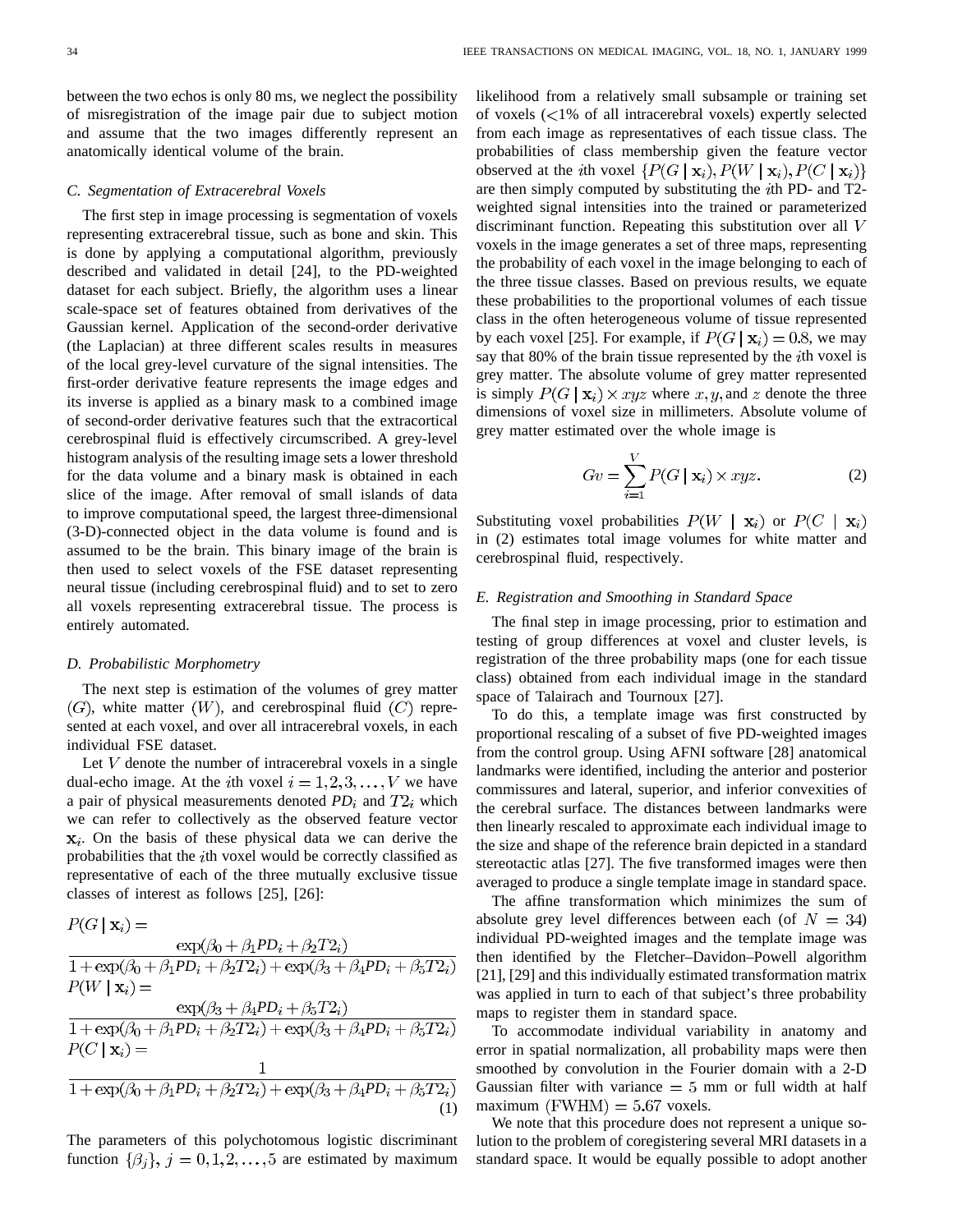stereotactic system, to effect registration of each individual dataset in standard space by nonlinear transformation and/or to apply a different filtering regime to the data. But however the data are preprocessed, it is probably advisable to consider several alternative methods of testing the null hypothesis of zero between-group difference, as described in detail below.

# *F. Estimation of Voxel Statistics*

Following registration of the three probability maps generated from each individual MRI dataset in the same space, we can estimate the difference between groups in proportional volume of a given tissue class by fitting a linear model at each voxel.

In matrix notation, linear models are generally of the form

$$
y = X\beta + e \tag{3}
$$

where y is an  $N \times 1$  vector of response or dependent variables, **X** is a  $N \times p$  (design) matrix of constants,  $\beta$  is a  $p \times 1$  vector of parameters, and e is a  $N \times 1$  vector whose elements are independent identically and normally distributed  $e_i \sim N(0, \sigma^2)$  for  $i = 1, 2, 3, ..., N$ . The standard errors of the parameters are the diagonal elements of the matrix  $\sigma^2$ ( $X^T$  $X$ )<sup>-1</sup>, where  $\tau$  denotes transposition and  $\tau^1$  denotes inverse of a matrix [30].

The simplest such model we will consider is a one-way analysis of variance (ANOVA) which can be written for a single observation of grey matter volume as follows:

$$
P(G \mid \mathbf{x}_i)_{k,j} = \mu_i + a_{i,k} + e_{i,k,j} \tag{4}
$$

where  $P(G | \mathbf{x}_i)_{k,j}$  is the proportional volume of grey matter estimated at the  $i$ th voxel for the  $j$ th individual in the kth group with  $j = 1, 2, 3, ..., N_1$  or  $N_2$ ,  $k = 1, 2$ and  $i = 1, 2, 3, ..., V$ ,  $\mu_i$  is overall mean at the *i*th voxel,  $\mu_i + a_{i,k}$  is the mean of the kth group at the *i*th voxel, and  $e_{i,k,j} \sim N(0,\sigma^2)$  denotes a residual quantity unique to the jth member of the  $k$ th group at the *i*th voxel. (Note that  $V$ now denotes the number of intracerebral voxels in standard space for which we have  $N$  proportional volume estimates, not the number of intracerebral voxels in an individual image as previously.)

To estimate the parameters  $\{\mu, a\}$  we construct a  $(N \times 2)$ design matrix  $X$ , the first column of which is a vector of ones and the second column of which is a dummy variable coding membership of the control group by 1 and membership of the patient group by  $-1$ . Least squares estimates of the parameters are then given by  $(X^T X)^{-1} X^T y$ .

It can be shown [31] that the test statistic

$$
A = \frac{\hat{a}}{SE(\hat{a})}
$$
 (5)

where  $SE(\hat{a})$  is the standard error of  $\hat{a}$  is equivalent to the familiar  $T$  statistic

$$
T = \frac{\mu_1 - \mu_2}{s\sqrt{\frac{1}{N_1} + \frac{1}{N_2}}};
$$
  

$$
s^2 = \frac{1}{N_1 + N_2 - 2} \left\{ \sum_{j=1}^{N_1} (y_{1,j} - \bar{\mu}_1)^2 + \sum_{j=1}^{N_2} (y_{2,j} - \bar{\mu}_2)^2 \right\}.
$$
(6)

The advantage of working with  $\Lambda$  rather than  $T$  is that it is straightforward to adjust  $\tilde{A}$  for the possibly confounding effects of other independent variables by adding the appropriate columns to the design matrix. For example, in this study, we wished to estimate the additive effect of group membership after controlling for age, gender, handedness, and absolute volume of a given tissue class over the whole image. Again taking grey matter to be the dependent variable, we can write this analysis of covariance (ANCOVA) model

$$
P(G \mid \mathbf{x}_i)_{k,j} = \mu_i + a_{i,k} + b \operatorname{Age}_{k,j} + c \operatorname{Hand}_{k,j} + d\operatorname{Sex}_{k,j} + fGv_{k,j} + e_{i,k,j}, \tag{7}
$$

where  $\text{Age}_{k,j}$ ,  $\text{Hand}_{k,j}$ ,  $\text{Sex}_{k,j}$ , and  $Gv_{k,j}$  denote the age, handedness, gender, and image volume of grey matter in the jth individual from the  $k$ th group. Both ANOVA and ANCOVA models can be generalized to take proportional volumes of white matter or CSF as dependent variables [after substitution of the appropriate vector of image volumes in the design matrix for (7)]. Fitting either of these models at each intracerebral voxel in standard space yields a set of three effect maps of the test statistic  $A$ , one for each tissue class.

# *G. Estimation of Cluster Statistics*

Applying an arbitrary threshold  $u$  to any one of these effect maps will yield a number  $M$  of voxel clusters, each comprising one or more spatially contiguous (eight-connected) voxels with values for  $A \geq u$ . We can apply the threshold such that if  $A_i \geq u$  the value of the *i*th voxel in the thresholded map is one, otherwise the value of the  $i$ th voxel is zero. We can then measure the 2-D area (in voxels) of the  $m$ th such binary cluster and denote this  $\nu_m$  with  $m = 1, 2, 3, ..., M$ .

Alternatively, we can apply the threshold such that if  $A_i \geq u$ the value of the *i*th voxel in the thresholded map is  $A_i - u =$  $h_i$ , otherwise the value of the *i*th voxel is zero. We can then measure the 2-D mass of the mth cluster and denote this  $\tau_m$ 

$$
\tau_m = \sum_{i=1}^{\nu_m} h_i.
$$
\n(8)

#### *H. Computational Issues*

All computations were performed on a Sun Ultra 1 workstation: 170 MHz with 128 MB of memory. Code was written in the C language, with the exception of the code for logistic discriminant analysis which was written in S-PLUS. Custom graphical user interfaces were written in the X Window system.

Typical processing times per subject were as follows: segmenatation of extracerebral voxels, 30 minutes; selection of training data, discriminant function parameter estimation, and tissue classification, 30 minutes; registration in standard space and smoothing, 40 minutes. Estimation and testing of voxel and cluster statistics, using ten permutations at each voxel to sample the null distributions, required approximately five hours of processing time. If computational time costs were a major issue, it might be possible to reduce the number of permutations applied at each voxel. However, smaller permutation distributions will generally yield less stable critical values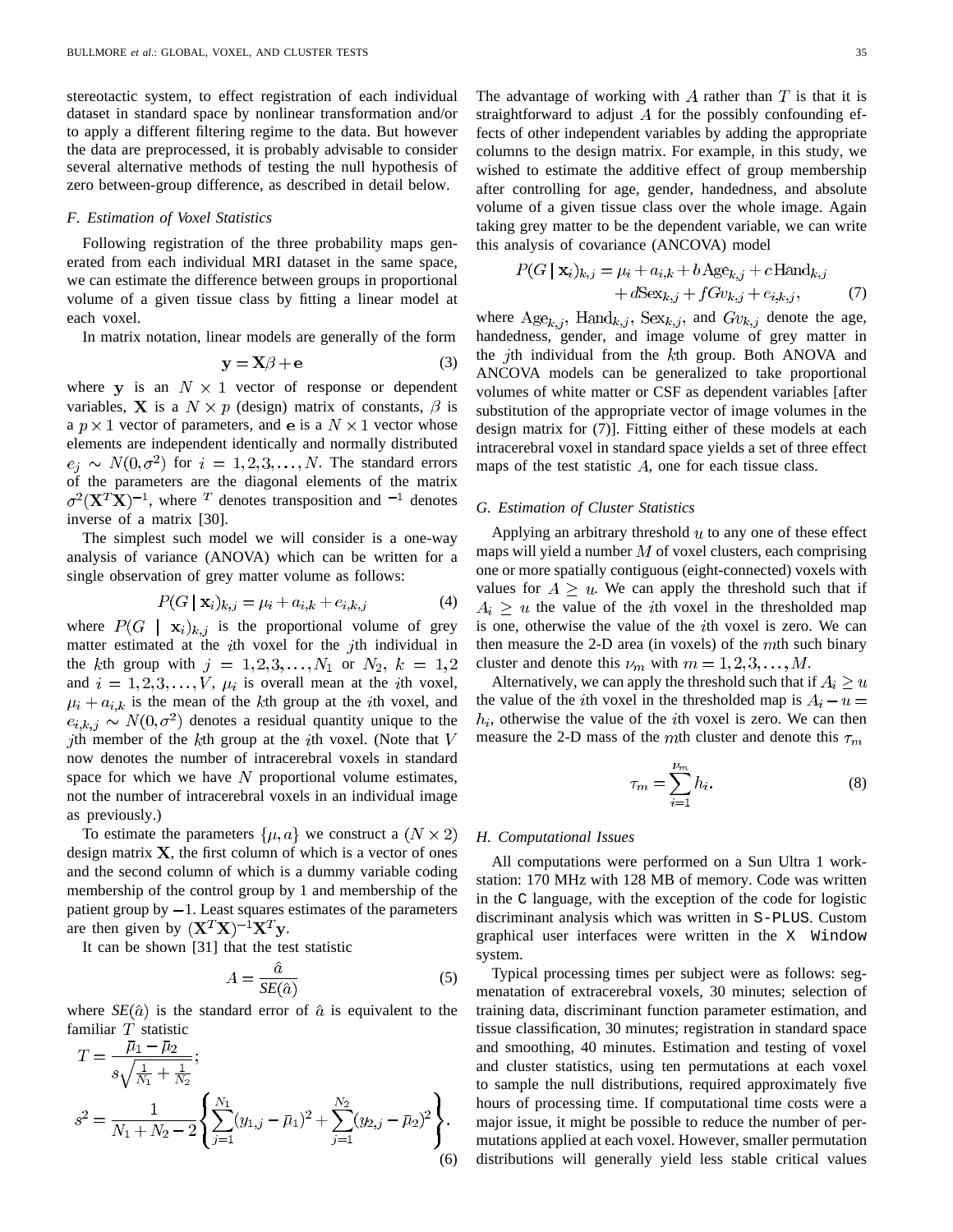TABLE I GLOBAL BRAIN VOLUMES (IN MILLILITRES) OF GREY MATTER  $(G)$ , WHITE MATTER  $(W)$ , and Cerebrospinal Fluid (CSF) and Test STATISTICS FOR A DIFFERENCE BETWEEN GROUPS AND PROBABILITIES OF THE OBSERVED DIFFERENCE ASCERTAINED BY THEORY AND PERMUTATION

|     | Controls<br>Mean $(SD)$ | Cases<br>Mean (SD) | Ŧ        | Theory | Permutation |
|-----|-------------------------|--------------------|----------|--------|-------------|
|     |                         |                    |          |        |             |
| G   | 870.49                  | 873.92             | $-0.087$ | 0.931  | 0.915       |
|     | (109.11)                | (122.54)           |          |        |             |
| W   | 471.61                  | 432.33             | 1.363    | 0.182  | 0.186       |
|     | (73.98)                 | (94.55)            |          |        |             |
| CSF | 90.04                   | 78.7               | 1.098    | 0.280  | 0.296       |
|     | (36.16)                 | (24.04)            |          |        |             |

for conservative tests. If one wishes to apply a probability threshold of  $P \leq 0.05$  then the size of the permutation distribution should be at least 5000 and if one wishes to set  $P \leq 0.001$  then the size of the permutation distribution should be at least 10 000 [15]. These are approximate rules of thumb and it would be highly advisable to check the stability of critical values obtained from disproportionately small permutation distributions.

# III. RESULTS

#### *A. Global Tests*

The estimates of absolute image volume of grey matter, white matter, and cerebrospinal fluid obtained by (2) for each group are summarized in Table I. We used  $T(6)$  as our global test statistic and assessed the probability of the observed value of  $T$  under the null hypothesis by theory and by permutation.

The theoretical test is based on the familiar assumption that, under the null hypothesis,  $T$  has a  $t$  distribution on  $N_1 + N_2 - 2 = 32$  degrees of freedom (df), i.e.,  $T \sim t_{32}$ . The two-tailed  $P$  value for the observed  $T$  statistic is then  $2P\{t_{32} > |T|\}$  where  $|T|$  is the absolute value of the observed test statistic [31].

The corresponding permutation test was based on the repeated and random reassignment of the individual estimates of global tissue class volume to two groups of sizes  $N_1$  and  $N_2$ . T was estimated by (6) after each random reassignment. This process was repeated 999 times, resulting in 999 estimates of  $T$  under the null hypothesis. Taken together with the single estimate of  $T$  observed in the original data, these were ordered in size to sample the permutation distribution of  $T$ . The twotailed  $P$  value was then simply the number of entries in the permutation distribution with absolute value greater than observed  $|T|$ , divided by the total number of permutations plus one  $= 1,000$ .

As shown in Table I, the  $P$  values obtained by these two methods for the observed difference between groups are very similar for all three global statistics. By neither test would any of the observed differences be conventionally considered significant. This suggests that the permutation and theoretical distributions are reasonably similar, which is also supported by direct comparison of the distributions in Fig. 1.

#### *B. Voxel Tests*

The test statistics at voxel level were the standardized regression coefficients  $A$  estimated by fitting either of the two





Fig. 1. Theoretical and permutation distributions for the difference between groups in global grey matter volume under the null hypothesis. The histogram shows the null distribution sampled by 999 random permutations of the observed data; the solid line shows the  $t$  distribution on 32 df.

linear models (4) or (7). A theoretical test of these statistics can be conducted by assuming that A has a t distribution on  $N_1 + N_2 - p$  df. The corresponding permutation test is conducted along basically similar lines to the test described above. The data are repeatedly and randomly reassigned to two groups, and the test statistic is estimated after each permutation to sample its distribution under the null hypothesis. However, since the number of voxels to be tested was large, i.e.,  $V = 342733$ , we preferred to permute the data only ten times at each voxel, then pool the resulting estimates of  $A$ over all voxels in the search volume to form a permutation distribution comprising  $3427330$  estimates of A under the null hypothesis. A  $P$  value was assigned to each voxel by referring its observed value of  $A$  to this pooled permutation distribution.

In order to calibrate Type I error control by this procedure, group differences between two randomly decided subsets of the control group data were tested. Each control subject was randomly assigned to one of two groups, each of size  $N_1/2 =$ , and the difference between these groups was estimated by linear modeling. Both theoretical and permutation tests were then used to assess the probability of each observed voxel statistic under the null hypothesis, and the observed effect maps were thresholded over a range of sizes of two-tailed test  $0.005 < P \leq 0.1$ . Since no true difference is expected to exist between these two subsets of the control group, all significant voxels identified by a given size of test should be false positive tests. In other words, the observed number of positive tests should equal the predicted number of false positive tests  $= PV$ . As shown in Fig. 2, the number of positive tests observed by permutation testing closely corresponded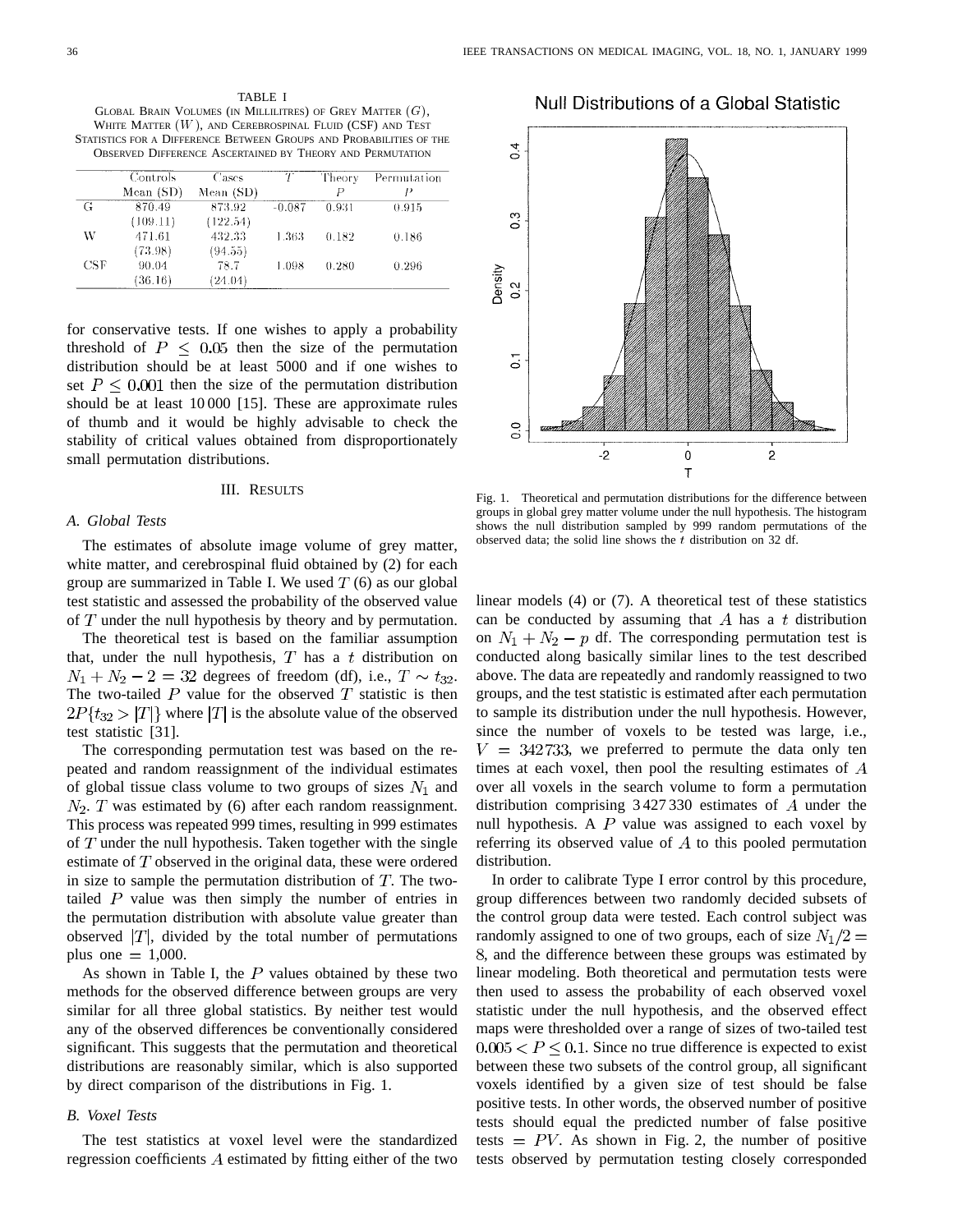

Fig. 2. Type I error-calibration curves for voxel-level tests by theory and permutation. The expected number of false positive voxels over a range of sizes of test  $0.005 < P \leq 0.1$  can be compared directly to the observed number of significant voxels following tests by theory (dashed line and circles) and permutation (solid line and triangles). The two groups tested were randomly decided subsets of the control subjects, therefore the number of observed and expected tests should be equal (dotted line). (a) An ANOVA model was fitted at each of 342 733 voxels to estimate group difference in grey matter volume (4). (b) An ANCOVA model was fitted at each voxel (7).

to the expected number of false positive tests, regardless of the linear model used to estimate the voxel statistics. The number of positive tests observed by the theoretical test of the ANOVA coefficient was generally less than the expected number, implying that this test is somewhat over conservative. Correspondence between observed and expected positive tests was closer for the theoretical test of the ANCOVA coefficient.

The results of testing by permutation for a difference at voxel level between the two original groups are shown in Fig. 3.

#### *C. Cluster Area*

Effect maps estimated by fitting both ANOVA and AN-COVA models were thresholded such that if  $|A| < 2$  the value of that voxel was set to zero, else if  $|A| > 2$  the value of that voxel was set to  $h = A - 2$  if  $A > 0$  and set to  $h = A + 2$ if  $A < 0$ . This size of threshold is approximately equivalent to applying a threshold of size  $u = 1.85$  to a standard normal voxel statistic. The area and mass of each cluster of nonzero voxels sharing the same sign of  $h$  were estimated as described above.

The probability of a given cluster area under the null hypothesis was estimated using an exponential distribution derived from Gaussian field theory [5]. For cluster size measured in two spatial dimensions, i.e., cluster area  $\nu$ , the probability that  $\nu$  has some particular value x is

$$
P(\nu = x) = \psi e^{-\psi x} \tag{9}
$$

where  $\psi$  denotes the expected number of suprathreshold clusters  $E(M) = V(2\pi)^{-3/2}W^{-2}ue^{-u^2/2}$  divided by the expected number of suprathreshold voxels  $E(V+) = V\Phi(-u)$ . It can be seen that the theoretical probability of a given cluster area is a strong function of the smoothness of the voxel statistic image  $W$ , which can be estimated in 2-D by  $FWHM/\sqrt{4 \log 2}$ , and the threshold u, which has a P value under the standard normal distribution denoted by  $\Phi(-u)$ . This distribution is plotted in Fig. 4 with  $FWHM = 5.67$  voxels and  $u = 1.85$ .

The corresponding permutation distribution of  $\nu$  was ascertained as follows. We randomly reassigned the  $N$  observations at each voxel to two groups of sizes  $N_1$  and  $N_2$ , estimated  $A$ by ANOVA or ANCOVA at each voxel, applied a threshold to the resulting effect maps, and then measured the area of each of the  $M$  clusters in the thresholded maps after each permutation. This process was repeated ten times and the resulting estimates of cluster area under the null hypothesis were pooled over the search volume to sample the permutation distribution. Note that in order to preserve the spatial correlations between adjacent voxels in the observed maps, the same set of reassignments must be identically applied to all voxels in the image at each permutation. If the voxels are permuted independently, this will lead to systematic underestimation of the probability of a given cluster area under the null hypothesis [11]. The resulting distribution of  $\nu$  is plotted in Fig. 4. It can be seen that the permutation and theoretical distributions for cluster area are less closely approximate than the corresponding pair of distributions for global grey matter volume presented in Fig. 1. In particular, the theoretical distribution relatively underestimates the probability of the smallest clusters and overestimates the probability of medium sized clusters.

To calibrate Type I error control by both procedures, we again subdivided the control group into two randomly decided subsets and compared the observed number of positive tests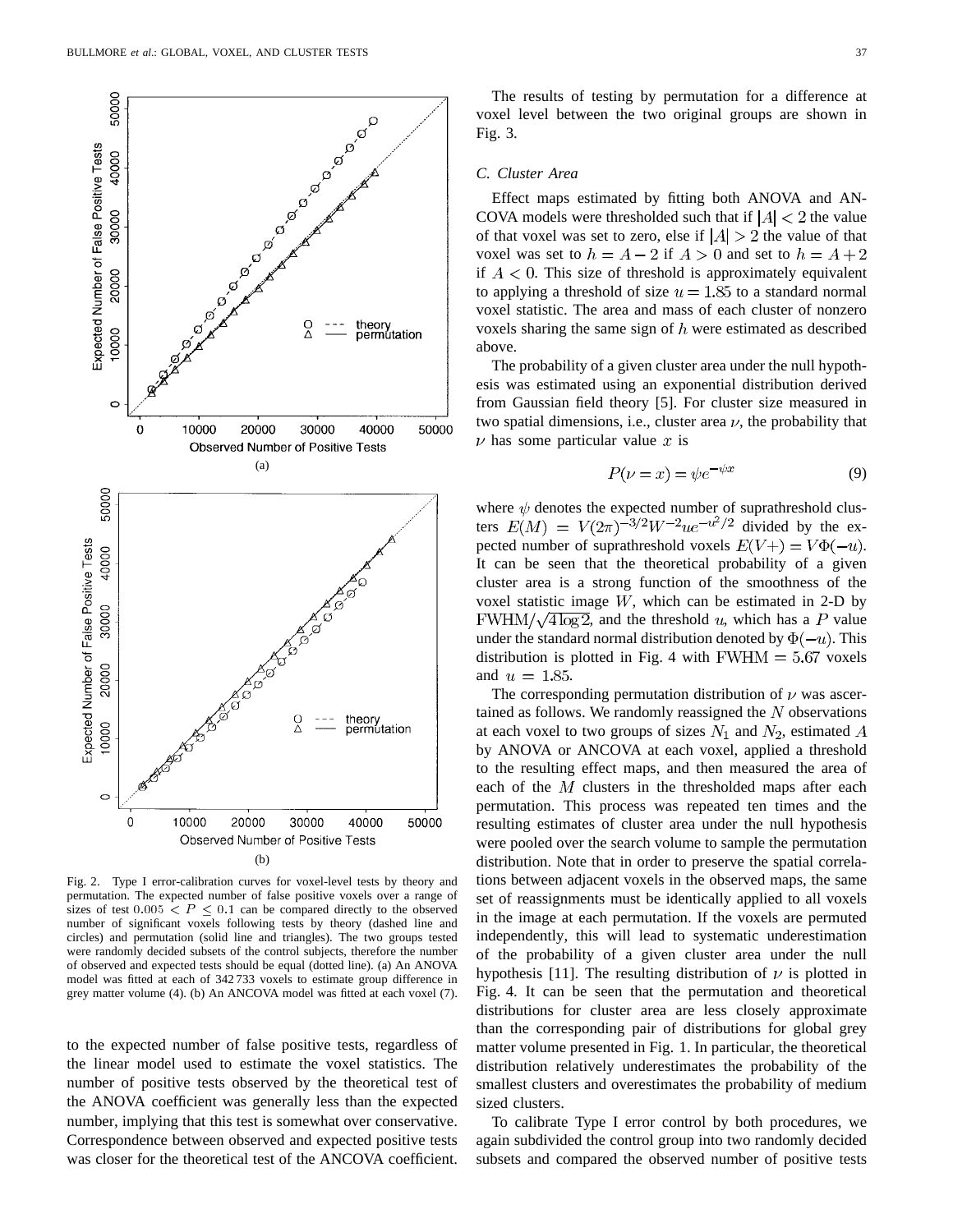

(a)

Fig. 3. The results of testing for a neuroanatomical difference between two groups of MRI data, acquired from 18 adolescents with hyperkinetic disorder and 16 matched control subjects. (a) A pair of sagittal slices through the right hemisphere are shown +9 mm (left column) and +12 mm (right column) lateral to the cerebral midline in standard space.

(at cluster level) to the expected number of false positive tests. As in the case of calibrating voxel testing procedures, the observed number of positive tests should be equal to the expected number of false positive tests. It can be seen from Fig. 5 that the permutation distribution consistently yields almost exactly the number of positive tests expected under the null hypothesis, whereas the theoretical distribution generally yields fewer positive tests than expected. This disparity is less obvious for smaller test sizes. However, in general it seems that the theoretical distribution is somewhat over conservative.

The results of using cluster area to test (by permutation) for a difference between the two original groups are shown in Fig. 3.

# *D. Cluster Mass*

The permutation distribution for cluster mass was ascertained in exactly the same way as described for cluster area, except for the obvious difference that the mass  $\tau$  rather than area  $\nu$  of each suprathreshold cluster was estimated after each permutation and pooled over the search volume (see Fig. 6).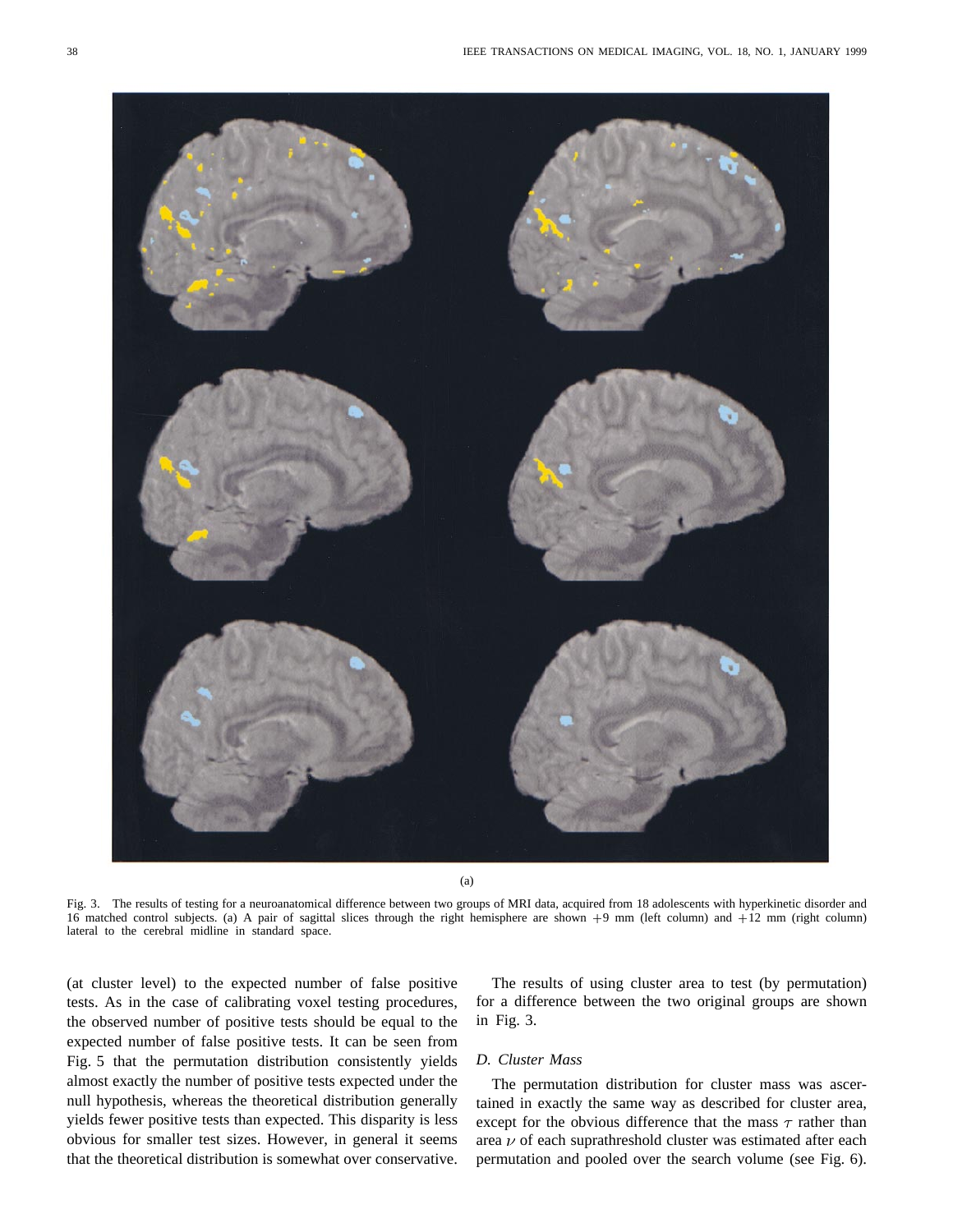

(b)

Fig. 3. (Continued.) The results of testing for a neuroanatomical difference between two groups of MRI data, acquired from 18 adolescents with hyperkinetic disorder and 16 matched control subjects. (b) Another pair of sagittal slices are shown +24 mm (left column) and +27 mm (right column) lateral to the cerebral midline. In both displays, the top row shows the results of thresholding a voxel test statistic (ANCOVA model coefficient) with  $P \le 0.05$ . Voxels demonstrating significant grey matter volume deficit in the hyperactive group are colored blue and voxels demonstrating significant grey matter volume excess in the hyperactive group are colored yellow. The middle row shows the results of thresholding cluster area with  $P \leq 0.05$ . Clusters demonstrating significant grey matter deficit in the hyperactive group are colored blue and clusters demonstrating significant grey matter excess in the hyperactive group are colored yellow. The bottom row shows the results of thresholding cluster mass with  $P \leq 0.05$ . The color table is as for cluster area. The expected deficits in grey matter volume of right prefrontal cortex and basal ganglia are demonstrated most clearly in the hyperactive group by the test based on cluster mass.

We could find no theoretical distribution for  $\tau$  in the existing literature.

Type I error-calibration curves for the permutation distribution of  $\tau$  are presented in Fig. 7. It can be seen that the observed number of positive tests is almost exactly equal to the number of false positive tests expected under the null hypothesis.

The results of using cluster mass to test (by permutation) for a difference between the two original groups are shown in Fig. 3.

# IV. DISCUSSION

The main aim of this paper has been to compare two ways of testing three different kinds of statistics that might be of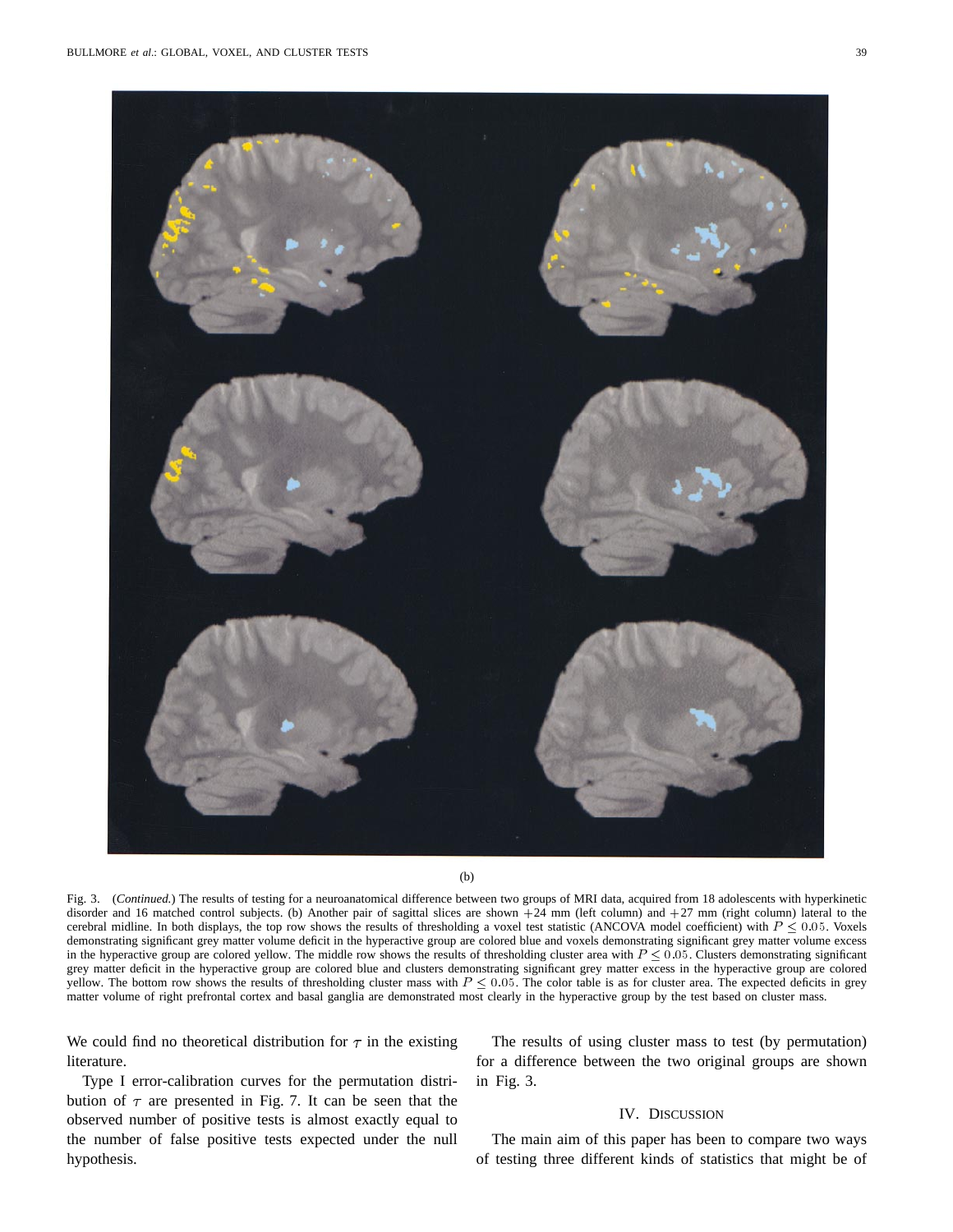

Fig. 4. Theoretical and permutation distributions for the area of suprathreshold clusters under the null hypothesis. The histogram shows the permutation distribution and the solid line shows the theoretical distribution (9) with FWHM =  $5.67$  voxels and  $u = 1.85$ .

value in identifying a neuroanatomical difference represented in structural MRI data acquired from two groups of subjects. Specifically, we have estimated global, voxel, and cluster statistics and tested each of these (wherever possible) against both a null distribution derived from normal theory and a null distribution derived from repeated permutation of the observed data.

One of our findings has been that cluster statistics appear to be more specifically informative about the neuroanatomical differences between these two quite small groups of subjects than either global or voxel statistics. This is perhaps not a particularly surprising observation given the extensive literature advocating cluster statistics in the context of functional neuroimaging [4]–[6], [9]. Even without the benefit of this literature, one might expect cluster statistics in structural neuroimaging to be more informative than voxel tests simply because measurements on suprathreshold clusters are more informed by the full dimensionality of the data. A voxel statistic is based on only one dimension: the feature or effect estimated at that voxel. Cluster area is additionally informed by the  $x$  and  $y$  spatial dimensions of the data, but some information in the effect dimension is lost by setting all suprathreshold voxels to the same value. Cluster mass is also informed by two spatial dimensions and has the further advantage of preserving information in the effect dimension. Extrapolating, we might expect to find that estimating cluster mass in all three spatial dimensions would provide even more informative measures of the difference between groups.

Another main finding concerns the development and (cross) validation of permutation procedures for testing global, voxel, and cluster statistics. We have shown that permutation distributions can be ascertained for all the statistics considered



Fig. 5. Type I error-calibration curves for tests of cluster area by theory and permutation. The expected number of false positive clusters over a range of sizes of test  $0.005 < P \le 0.1$  can be compared directly to the observed number of significant clusters following tests by theory (dashed line and circles) and permutation (solid line and triangles). The two groups tested were randomly decided subsets of the control subjects. Therefore, the number of observed and expected tests should be equal (dotted line). (a) Cluster area was measured in the thresholded effect maps obtained by fitting an ANOVA model (4) at each voxel. (b) Cluster area was measured in the thresholded effect maps obtained by fitting an ANCOVA model (7) at each voxel.

here without imposing unrealistic demands on computational resources. Nominal Type I error control for all voxel and cluster permutation tests has been demonstrated by analysis of two randomly decided subsets of the control group data. For some test statistics, we found the theoretically ascertained null distribution was closely approximate to the permutation distribution and provided approximately equivalent quality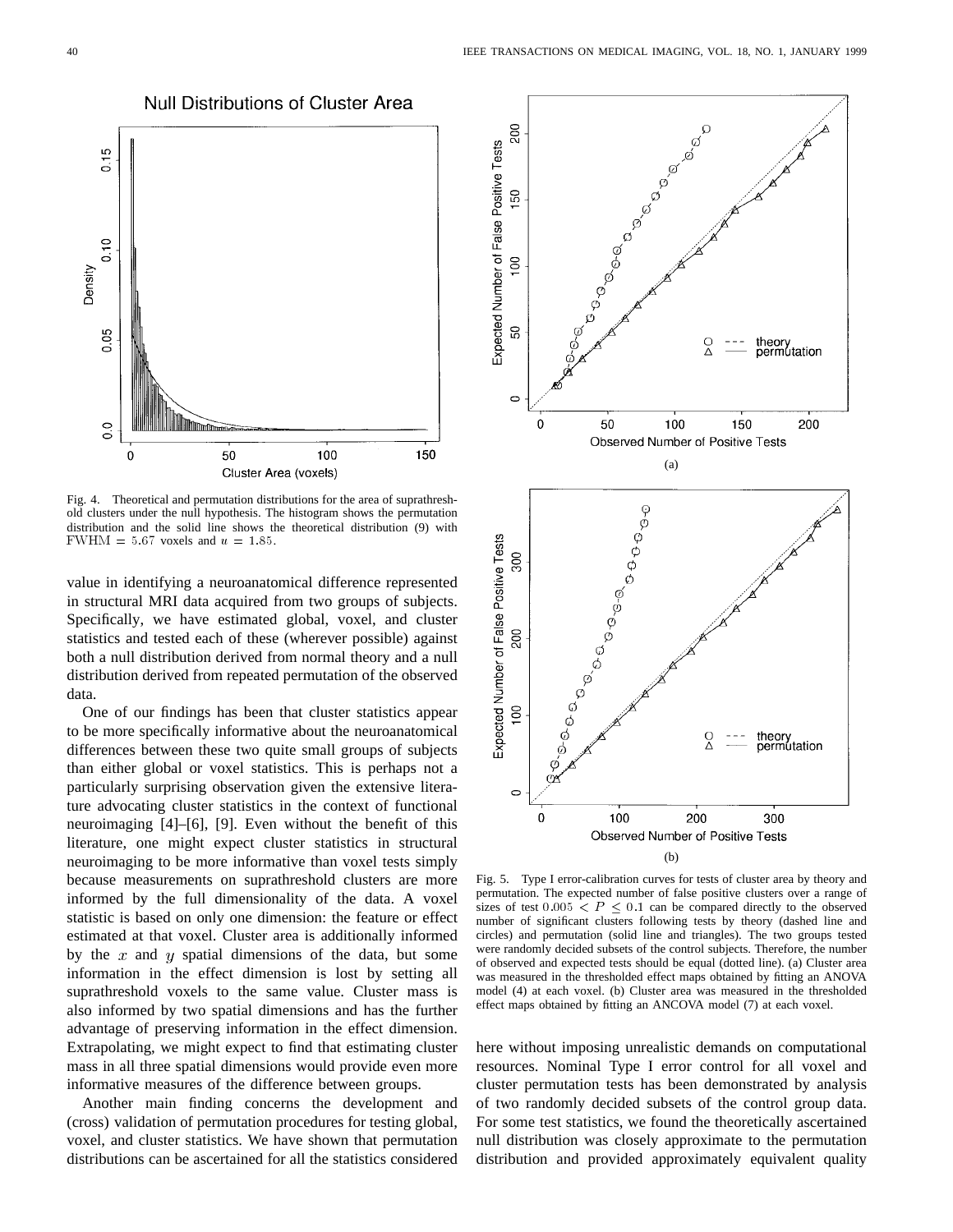# **Permutation Distribution of Cluster Mass**



Fig. 6. Permutation distribution for the mass of suprathreshold voxel clusters under the null hypothesis.

of Type I error control. However, in the case of the voxel statistic estimated by fitting a simple ANOVA model, and in the case of cluster area, the theoretical distributions seemed somewhat over conservative for tests of size  $\alpha > 0.01$ . For the voxel test this may not matter much since the large number of tests conducted is likely to enforce a more stringent probability threshold for significance than 0.01. However, one of the potential advantages of analysis at a cluster level is that the smaller number of tests allows more relaxed probability thresholds, in the order of 0.01, so the behavior of the theoretical distribution in this case is more likely to be problematic in practice. The most likely explanation for any discrepancy between theory and permutation tests is that the assumptions entailed by the theoretical test were not entirely justified in the context of the analysis. In our first example, the residuals of the ANOVA model may not, in fact, have had a standard normal distribution, due to the unmodeled effects of other factors such as handedness. Likewise, the exponential distribution adopted for cluster area is based on theoretical results that are only exact in the case of much higher values for the voxel threshold  $u$  than we have applied here.

On the basis of these findings, it would clearly be wrong to advance any general conclusions about the validity of theoretical tests for structural brain-image analysis. If the assumptions they entail are justified by the data, it seems likely that they will yield very similar results to the corresponding permutation test [20]. However, the validity of permutation tests is generally conditional on far fewer assumptions and permutation tests can be readily devised for any statistic of interest. For example, here we were interested in cluster mass, which could be easily tested by permutation (and only by permutation).



Fig. 7. Type I error-calibration curves for tests of cluster mass by permutation. The expected number of false positive clusters over a range of sizes of test  $0.005 < P \le 0.1$  can be compared directly to the observed number of significant clusters following tests by permutation (solid line and triangles). The two groups tested were randomly decided subsets of the control subjects, therefore, the number of observed and expected tests should be equal (dotted line). (a) Cluster mass was measured in the thresholded effect maps obtained by fitting an ANOVA model (4) at each voxel. (b) Cluster mass was measured in the thresholded effect maps obtained by fitting an ANCOVA model (7) at each voxel.

Historically, the advantages of permutation testing have been well recognized, but mitigated by the computational cost entailed. To paraphrase a remark made by R. A. Fisher [12], results obtained by theory are valid only insofar as they are corroborated by permutation, but this elementary method is tedious. With the increasing accessibility of powerful micro